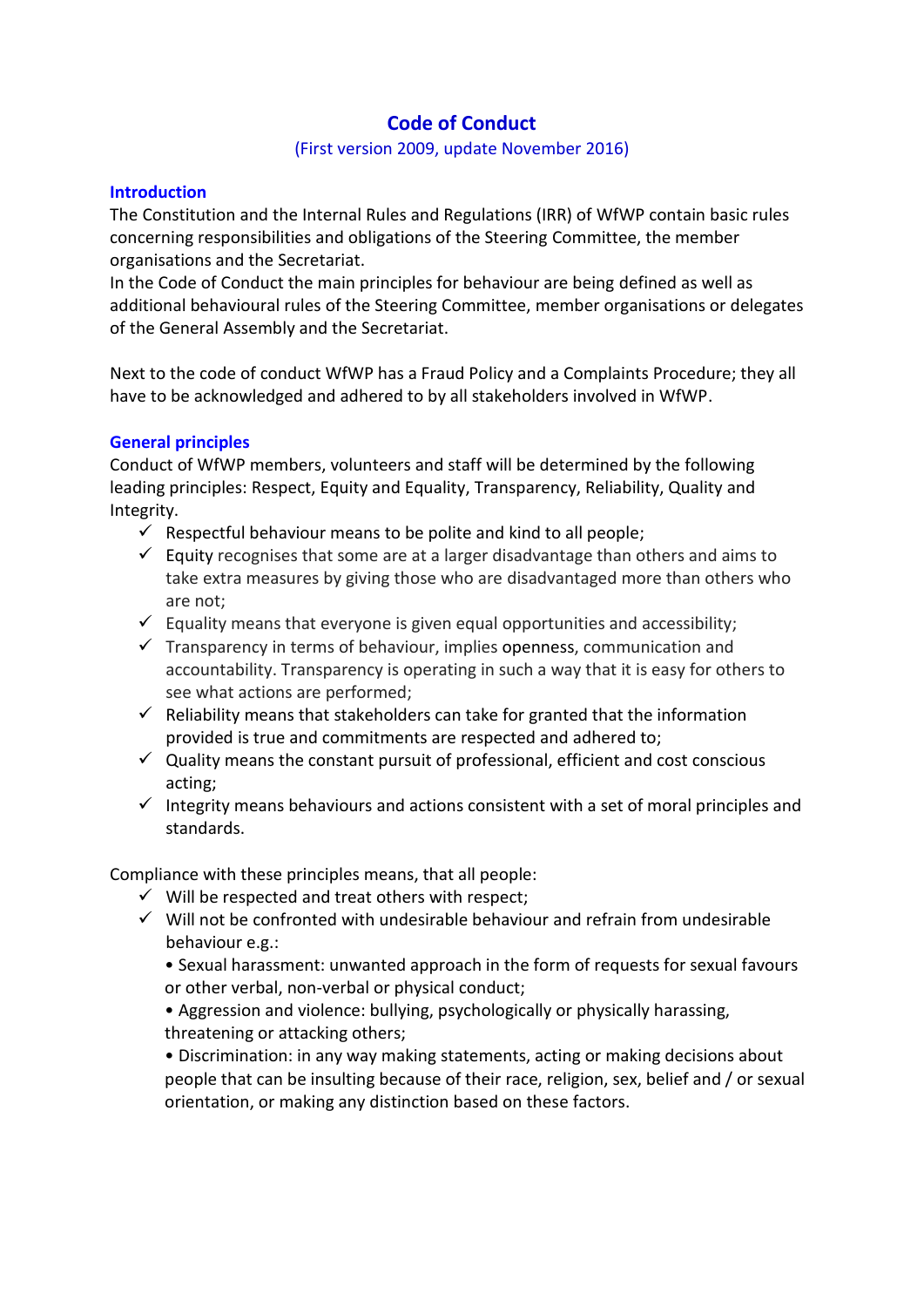## **Steering Committee**

The Steering Committee members of WfWP are elected by member organisations. To ensure independence, Steering Committee members are elected in their personal capacity, independent from the nominating organisations and only liable to the General Assembly. To avoid any bias in their functioning, members of the Steering Committee, are obliged to give information about their functions in different organisations - paid and non-paid - term of office, responsibility within that organisation, possible relationship to activities of WfWP. Steering Committee members will be asked to declare these without reservations and to update this information every year. The information will be included in the annual report.

Members of the Steering Committee will:

- $\checkmark$  Not accept gifts, remuneration and/ or services from third parties. For practical reasons unsolicited gifts such as books, usb sticks, etc. are allowed to a value of  $\epsilon$  50.
- $\checkmark$  Not use inside information of WfWP in favour of a third party;
- $\checkmark$  Not provide paid expertise to member organisations. Exceptions need prior reporting to and approval of all members of the Steering Committee;
- $\checkmark$  Not represent WfWP without a mandate of Steering Committee or overstepping the boundaries of the mandate;
- $\checkmark$  In case you represent WfWP as well as another organisation, make it clear on whose behalf you speak and be transparent;
- $\checkmark$  Report on (potential) occurrences as stated above beforehand so a decision can be taken about possible conflict of interest;
- $\checkmark$  Steering Committee members have to abstain from decisions and discussions about matters concerning:
	- The member organisation of WfWP with whom they have formal connections;
	- $\bullet$  Suppliers and/ or contractors with whom they are connected to in a formal capacity.

In case of a potential conflict of interest, an independent investigation will take place, following a decision of the majority of the Steering Committee. If a conflict of interest is confirmed, the Steering Committee member involved will be warned in writing. A second incident will lead to suspension of the Steering Committee member in question. The General

Assembly then has to take a decision according to article 12.5 of the Constitution.

## **Member organisations**

Member organisations and their delegates will show the following behaviour:

- $\checkmark$  Represent WfWP only with a mandate from the General Assembly or Steering Committee and refrain from overstepping the boundaries of the mandate;
- $\checkmark$  Observe the WfWP vision and mission in all activities that are carried out as a WfWP member;
- $\checkmark$  Are obliged to inform the Steering Committee through the Secretariat of any intention to reimburse a Steering Committee member for her time. The Steering Committee will decide whether or not this is appropriate;